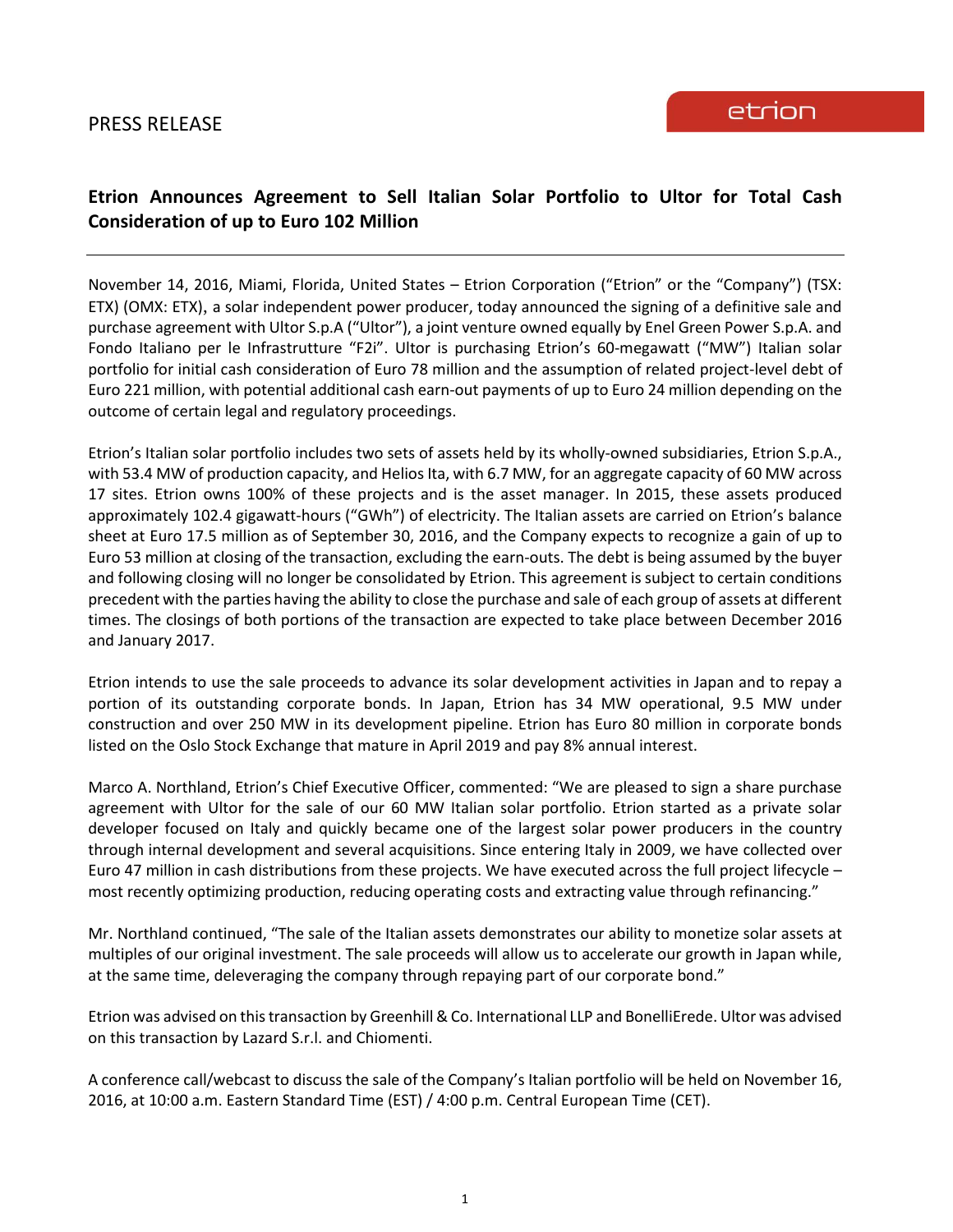Dial-in details:

```
North America: +1-647-788-4919 / Toll Free: +1-877-291-4570 / Sweden Toll Free: 02-079-4343 Conference 
ID: 20052155
```
Webcast:

A webcast will be available at:<http://www.investorcalendar.com/IC/CEPage.asp?ID=175477> A replay of the telephone conference will be available until December 15, 2016.

Replay dial-in details:

North America: +1-416-621-4642 / Toll Free: +1-800-585-8367 Pass code for replay: 20052155

## **About Etrion**

Etrion Corporation is an independent power producer that develops, builds, owns and operates utility-scale solar power generation plants. The Company owns 164 MW of installed solar capacity in Italy, Chile and Japan. Etrion has 9.5 MW of solar projects under construction in Japan and is also actively developing greenfield solar power projects in Japan. Etrion is listed on the Toronto Stock Exchange in Canada and the NASDAQ OMX Stockholm exchange in Sweden under ticker symbol "ETX". Etrion's largest shareholder is the Lundin family, which owns approximately 24% of the Company's shares directly and through various trusts.

For additional information, please visit the Company's website at www.etrion.com or contact:

Paul Rapisarda – Chief Financial Officer Telephone (Geneva, Switzerland): +41 (22) 715 20 90 Telephone (Miami, FL, USA): +1 (786) 636-6449

*Note: The capacity of power plants in this release is described in approximate megawatts on a direct current ("DC") basis, also referred to as megawatt-peak ("MWp").*

*Subscribe to receive Etrion's press releases by email as soon as they are published. [Click here to subscribe](https://www.etrion.com/press_release_subscribe.php)*

*Etrion discloses the information provided herein pursuant to the Swedish Securities Market Act. The information was submitted for publication at 08:05 a.m. CET on November* 14*, 2016.*

### **About Ultor**

Ultor S.p.A, ("Ultor"), a joint venture owned equally by Enel Green Power S.p.A. and F2i "Fondo Italiano per le Infrastrutture" owns in Italy a ground-mounted solar photovoltaic portfolio that has an aggregate capacity of 325 MW.

For 2015, Ultor generated total revenues of Euro 89 million, Ebitda of Euro 69 million, net capital investment of Euro 571 million and net financial position of Euro 400 million.

With this operation, Ultor will become first Italian power producer in solar electric generation. Next week the company will have a new name: EF Solare Italia

### *Forward-Looking Information:*

*This press release contains certain "forward-looking information". All statements, other than statements of historical fact, that address activities, events or developments that Etrion believes, expects or anticipates will or may occur in the future (including, without limitation, statements relating to the proposed sale of Etrion's Italian solar portfolio, the proposed advancement of Etrion's Japanese development activities and the proposed repurchase of Etrion's corporate bonds). This forward-looking information reflects the current expectations or beliefs of Etrion based on information currently available to it as well as certain assumptions (including assumptions as to the completion of the sale of the Italian portfolio, Etrion's ability to advance its*